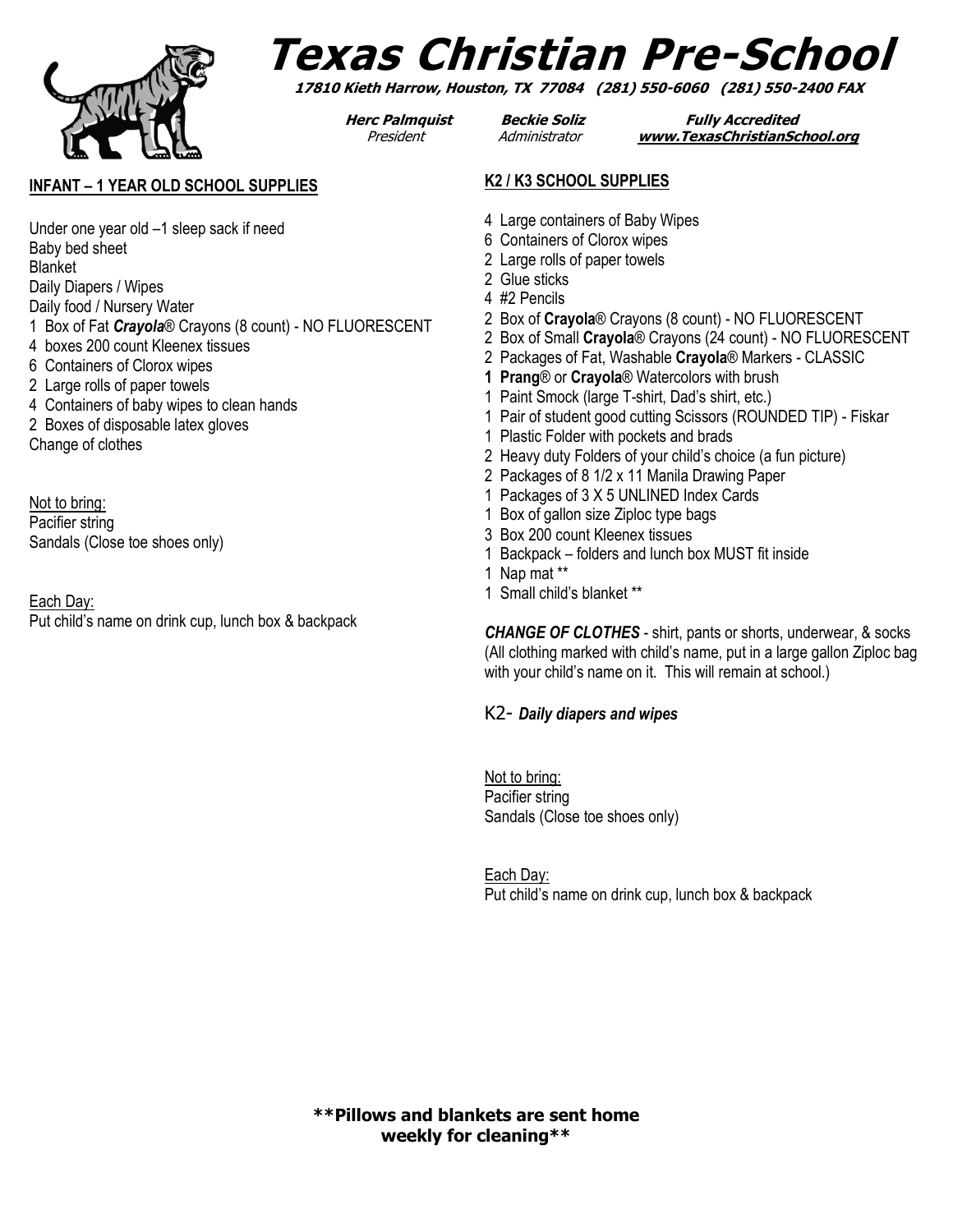

# **Texas Christian Pre-School**

**17810 Kieth Harrow, Houston, TX 77084 (281) 550-6060 (281) 550-2400 FAX**

**Herc Palmquist Beckie Soliz Fully Accredited** President Administrator **[www.TexasChristianSchool.org](http://www.texaschristianschool.org/)**

# **K4 SCHOOL SUPPLIES**

- 3 or more Containers of Clorox wipes
- 1 4 oz. bottles Elmer's Glue
- 4 Glue Sticks
- 3 Large Pink Erasers
- 1 Package of modeling clay
- 2 Dozen #2 Pencils must be six sided
- 2 Boxes of Small **Crayola**® Crayons (24 count)
- 1 Packages of Fat, Washable **Crayola**® Markers CLASSIC
- 1 Package of Washable **Crayola**® Slim Markers (24 count)
- 2 Packages of **Crayola**® Colored Pencils
- 2 **Prang**® or **Crayola**® Watercolors with brush (16 count)
- 1 Paint Smock (large T-shirt, Dad's shirt, etc.)
- 4 **Plastic** Folders with **pockets** and **brads** (red, green, orange, blue)
- 1 Heavy duty Folder of your child's choice (a fun picture)
- 1 Thin Plastic Pencil Bag (3 hole punched for folder)
- 2 School Boxes for desk top and cubby (plastic, 6" x 9" NO zippers)
- 2 Box 200 count Kleenex tissues
- 1 or more Ream of Copy Paper
- 1 Single subject spiral notebook
- 1 Backpack folders and lunch box MUST fit inside

*CHANGE OF CLOTHES* - shirt, pants or shorts, underwear, & socks

(All clothing marked with child's name, put in a large gallon Ziploc bag with your child's name on it. This will remain at school.)

- **K5 / Kindergarten SCHOOL SUPPLIES**
- 3 or more Containers of Clorox wipes
- 1 4 oz. bottles Elmer's Glue
- 4 Glue Sticks
- 3 Large Pink Erasers
- 1 Package of modeling clay
- 2 Dozen #2 Pencils must be six sided
- 2 Boxes of Small **Crayola**® Crayons (24 count)
- 1 Packages of Fat, Washable **Crayola**® Markers CLASSIC
- 1 Package of Washable **Crayola**® Slim Markers (24 count)
- 2 Packages of **Crayola**® Colored Pencils
- 2 **Prang**® or **Crayola**® Watercolors with brush (16 count)
- 1 Paint Smock (large T-shirt, Dad's shirt, etc.)
- 4 **Plastic** Folders with **pockets** and **brads** (red, green, orange, blue)
- 1 Heavy duty Folder of your child's choice (a fun picture)
- 1 Thin Plastic Pencil Bag (3 hole punched for folder)
- 2 School Boxes for desk top and cubby (plastic, 6" x 9" NO zippers)
- 2 Box 200 count Kleenex tissues
- 1 or more Ream of Copy Paper
- 1 Single subject spiral notebook
- 1 Backpack folders and lunch box MUST fit inside

### *CHANGE OF CLOTHES* - shirt, pants or shorts, underwear, & socks

(All clothing marked with child's name, put in a large gallon Ziploc bag with your child's name on it. This will remain at school.)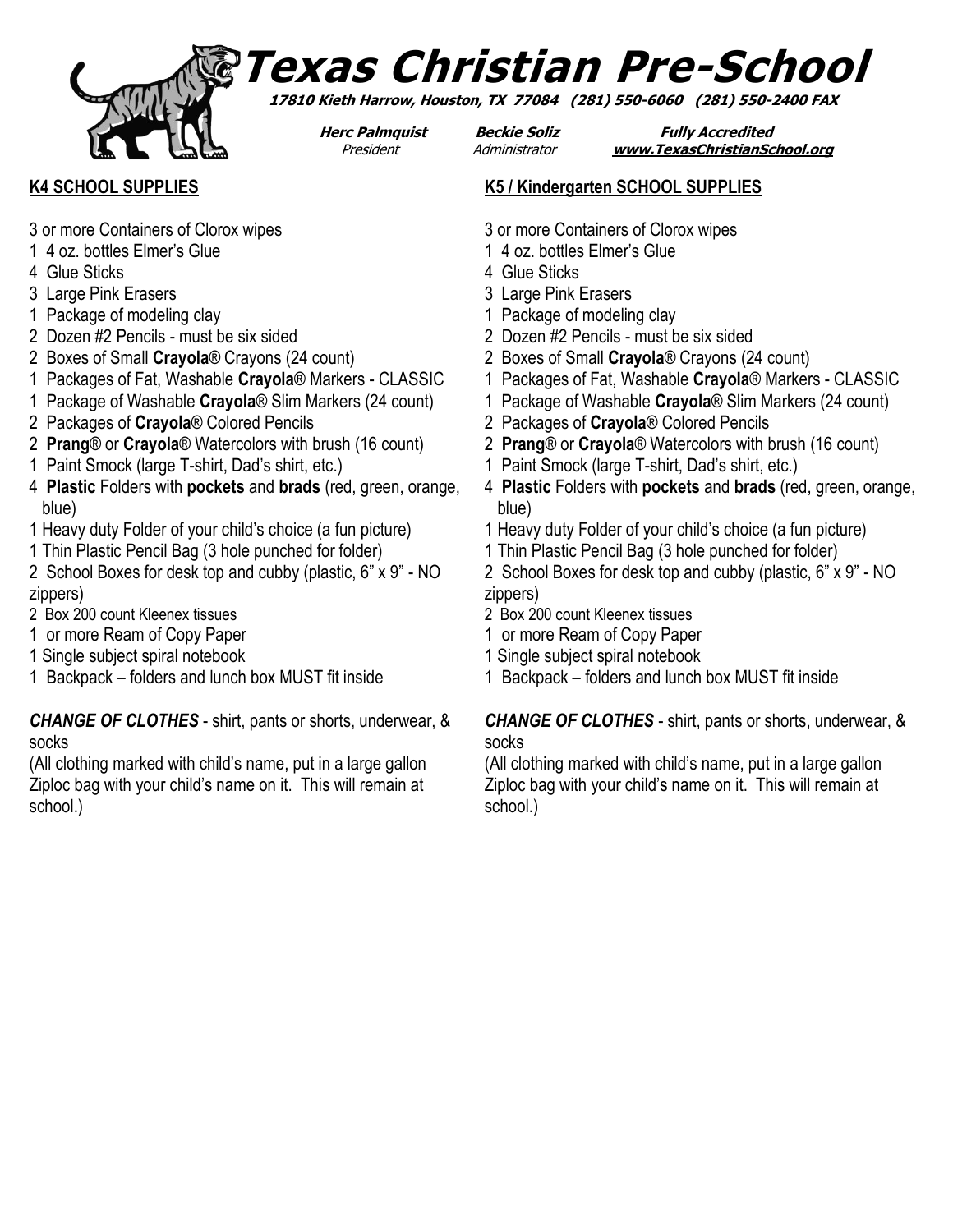

# **Texas Christian School**

**17810 Kieth Harrow, Houston, TX 77084 (281) 550-6060 (281) 550-2400 FAX**

**Herc Palmquist Beckie Soliz Fully Accredited** President Administrator **[www.TexasChristianSchool.org](http://www.texaschristianschool.org/)**

## **1 ST GRADE SUPPLIES**

- 2 Large box of Wet wipes
- 3 or more Containers of Clorox wipes
- 1 4 oz. bottles Elmer's Glue
- 2 Glue Sticks

.

- 3 Large Pink Erasers
- 4 Dozen #2 Pencils not round, must be six sided
- 1 Boxes of Small **Crayola**® Crayons (24 count)
- 2 Packages of Fat, Washable **Crayola**® Markers CLASSIC
- 2 Packages of **Crayola**® Colored Pencils
- 1 **Prang**® or **Crayola**® Watercolors with brush
- 1 Package of modeling clay
- 1 Pair of student good cutting Scissors
- 1 Composition Book
- 2 Heavy duty folders of your child's choice (a fun picture)
- 4 Plastic Folders with pockets (Red, Blue, Green, Orange)
- 1 Packages of 8 1/2 x 11 Manila Drawing Paper
- 1 School Box for desk top (plastic, approx. 6" x 9" NO zippers
- 1 Package of Wide Rule Notebook Paper.
- 2 Box 200 count Kleenex tissues
- 1 Box 60 count Band-Aid Bandages, assorted sizes
- 2 Ream of Copy Paper
- 2 Packages of wide ruled notebook paper

### **2 nd GRADE SUPPLIES**

- 2 Large box of Wet wipes
- 3 or more Containers of Clorox wipes
- 1 4 oz. bottles Elmer's Glue
- 2 Glue Sticks
- 1 Clear Plastic Ruler with Standard and Metric Measurements
- 3 Large Pink Erasers
- 4 Dozen #2 Pencils not round, must be six sided
- 1 Package of Expo Dry Erase Makers (Fine Point, Black Only)
- 1 Boxes of Small **Crayola**® Crayons (24 count)
- 2 Packages of Fat, Washable **Crayola**® Markers CLASSIC
- 2 Packages of **Crayola**® Colored Pencils
- 1 **Prang**® or **Crayola**® Watercolors with brush
- 1 Package of modeling clay
- 1 Pair of student good cutting Scissors
- 3 Composition Book
- 4 Plastic Folders with pockets (Red, Blue, Green, Yellow)
- 1 Packages of 8 1/2 x 11 Manila Drawing Paper
- 1 School Box for desk top (plastic, approx. 6" x 9" NO zippers)
- 1 Bible with Concordance
- 1 Backpack folders and lunch box MUST fit inside
- 2 Fun Plastic Folder with pockets
- 1 Packages of 300 count WIDE RULE Notebook Paper
- 2 Box 200 count Kleenex tissues
- 2 Ream of Copy Paper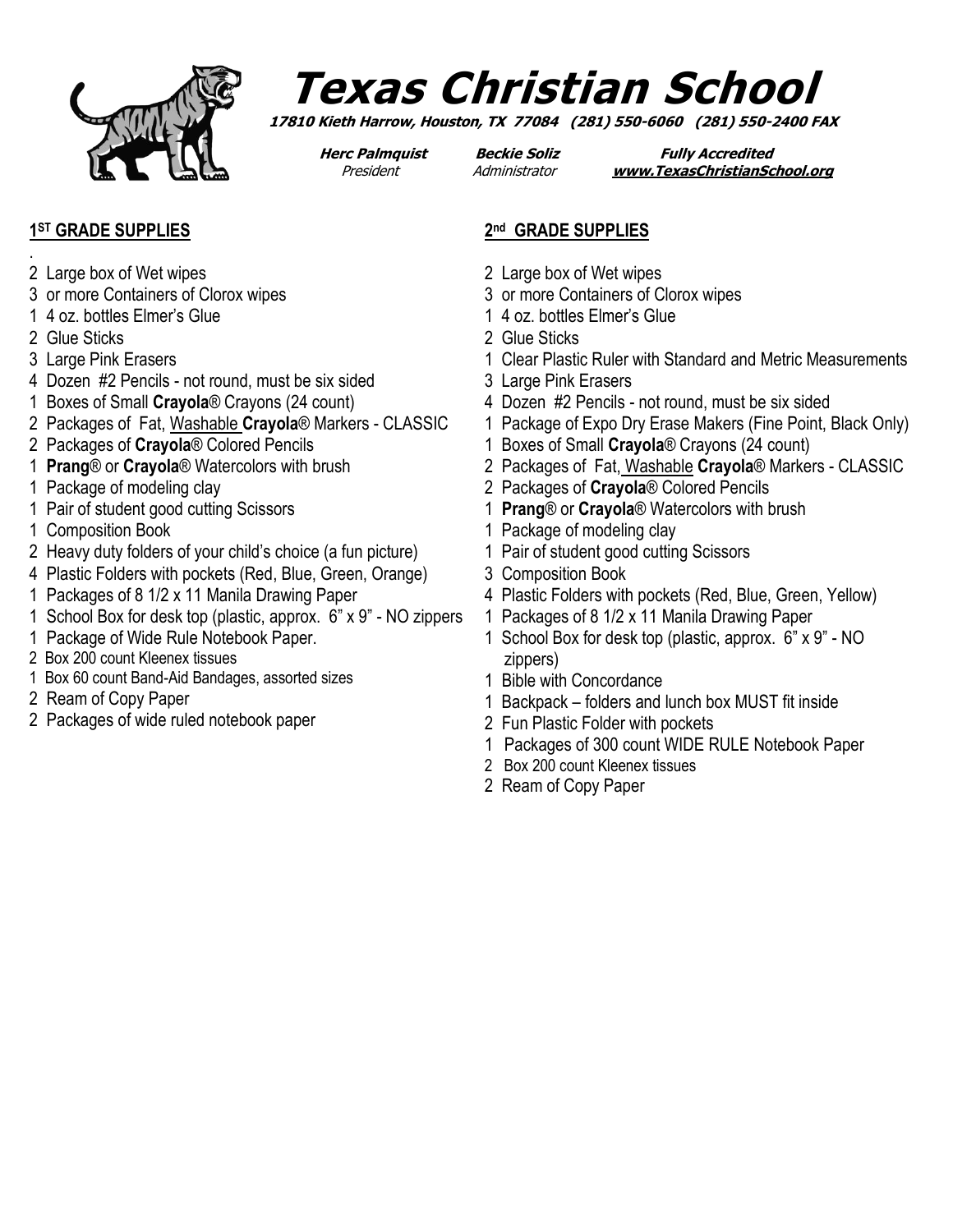

# **Texas Christian School**

**17810 Kieth Harrow, Houston, TX 77084 (281) 550-6060 (281) 550-2400 FAX**

**Herc Palmquist Beckie Soliz Fully Accredited** President Administrator **[www.TexasChristianSchool.org](http://www.texaschristianschool.org/)**

### **3 rd / 4th / 5th GRADE SUPPLIES**

- 3 or more Containers of Clorox wipes
- 1 Purell 8oz hand sanitizer
- 3 Glue Sticks
- 3 Large Pink Erasers
- 5 Dozen #2 Pencils not round, six sided (Ticonderoga are best)
- 1 Package of Expo Dry Erase Makers
- 1 Boxes of Small **Crayola**® Crayons (24 count) CLASSIC
- 1 Packages of Fat, Washable **Crayola**® Markers CLASSIC
- 1 Packages of **Crayola**® Colored Pencils
- 1 **Prang**® or **Crayola**® Watercolors with brush
- 1 Package of modeling clay
- 1 White Binder 1"
- 1 Heavy Duty Folder (child's choice)
- 1 Pair of student good cutting Scissors
- 3 Composition Books
- 2 Plastic Folders with pockets (1 Red, 1 Green)
- 1 Packages of 8 1/2 x 11 Manila Drawing Paper
- 1 School Box for desk top (plastic, approx. 6" x 9" NO zippers)
- 1 Bible with Concordance
- 1 Backpack folders and lunch box MUST fit inside
- 2 Highlighters any color
- 2 Packages of 300 count WIDE RULE Notebook Paper.
- 2 Box 200 count Kleenex tissues
- 3 Ream of Copy Paper

#### **January – Students will need to restock some items**

#2 Pencils - not round, must be six sided Ream of Copy Paper Packages of 300 count WIDE RULE Notebook Paper. Large Pink Erasers

### **3 rd – 5 th GRADE – Required**

- **1 – PE UNIFORM (PURCHASED ONLINE) SHIRT SHORTS**
- **1 – PE APPROPRIATE TENNIS SHOES**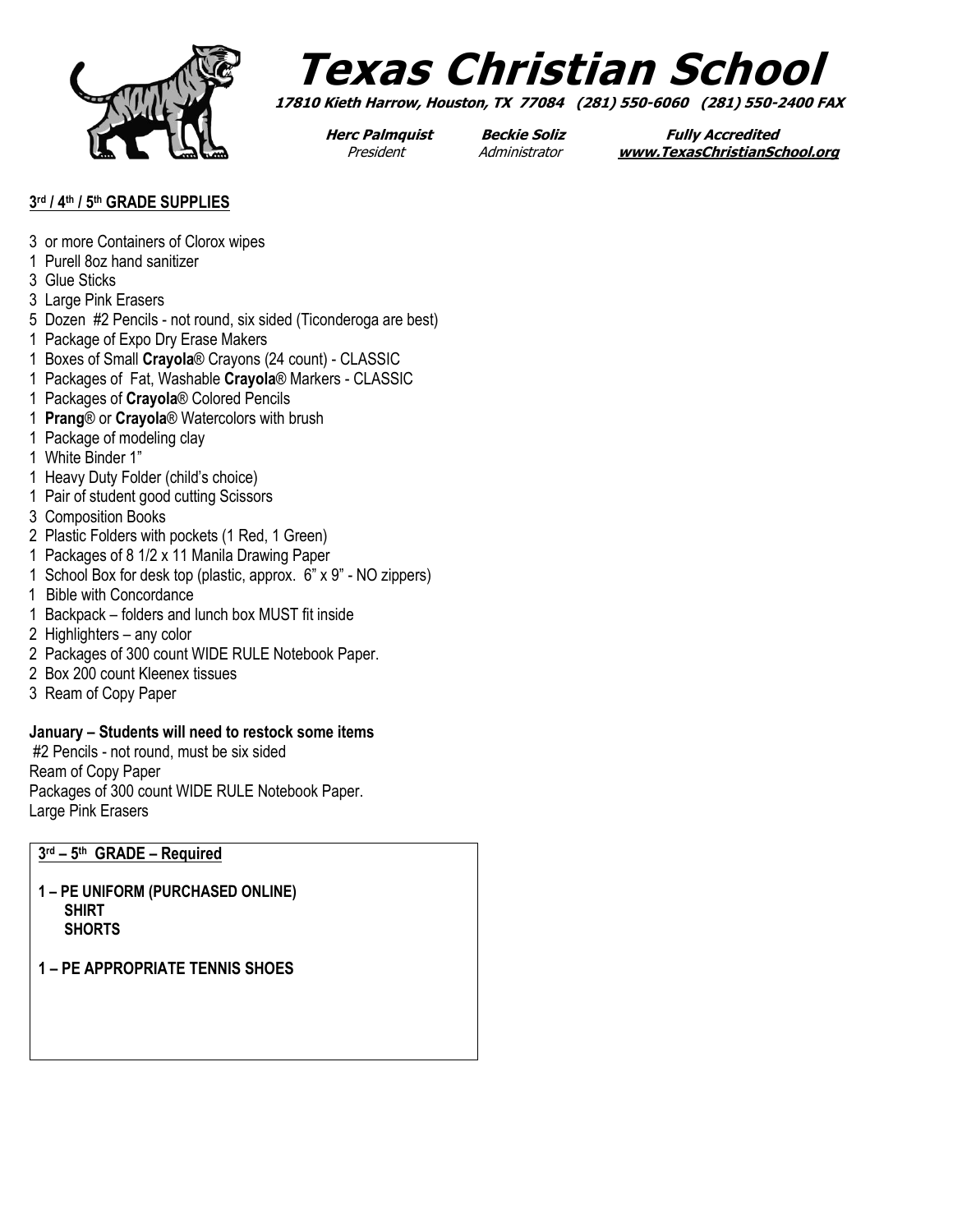**Texas Christian Junior High School 17810 Kieth Harrow, Houston, TX 77084 (281) 550-6060 (281) 550-2400 FAX**

**Herc Palmquist Beckie Soliz Fully Accredited** President Administrator **[www.TexasChristianSchool.org](http://www.texaschristianschool.org/)**

#### **6 th – 8 th GRADE SCHOOL SUPPLIES**

- 1 Bible with Concordance
- 3 Containers of Clorox Wipes
- 1 USB hard drive *(flash drive – 32GB+, Needs to hook in binder)*
- 1 Pair of Scissors
- 2 4oz. Bottle of Elmer's Glue
- 1 Package of Skinny Washable *Crayola*® Markers
- 1 Packages of 24 count *Crayola*® Colored Pencils (Must have for maps)
- 3 1 ½ Inch 3 –Ring Binder
- 2 Packages of Plastic Dividers with Pockets
- 2 Plastic Folder with Pockets and Brads (any color)
- 6 Composition Books (Prefer no plastic cover)
- 1 Back Pack
- 3 Packages of College Rule Notebook Paper
- 3 Packages of Wide Rule Notebook Paper
- 5 Packages of 3X5 lined index Cards
- 24+ Pencils *(Mechanical (with extra lead) or regular)*
- 24 Pens *(black or blue)*
- 2 Erasers
- 2 Highlighters
- 4 Red grading pens
- 1 White Out Tape**, No Liquid At All**
- 3 Box 200 count Kleenex tissues
- 3 Reams of Copy Paper, 500 count
- 1 Pack 4 count (3"x3") Post-It Note Pads
- 1 Pack 12 count (1.5" x2") Post-It Note Pads
- 1 Locker lock (optional)

### **6 TH – 8 TH GRADE – Required**

- **1 – PE UNIFORM (PURCHASED ONLINE) SHIRT SHORTS**
- **1 – PE APPROPRIATE TENNIS SHOES**

**8 TH GRADE ONLY - Required**

1 TI-84 Plus (Graphing Calculator) , **NOT TI-86 GRAPHING \*Calculators must be Texas Instruments NOT Casio**